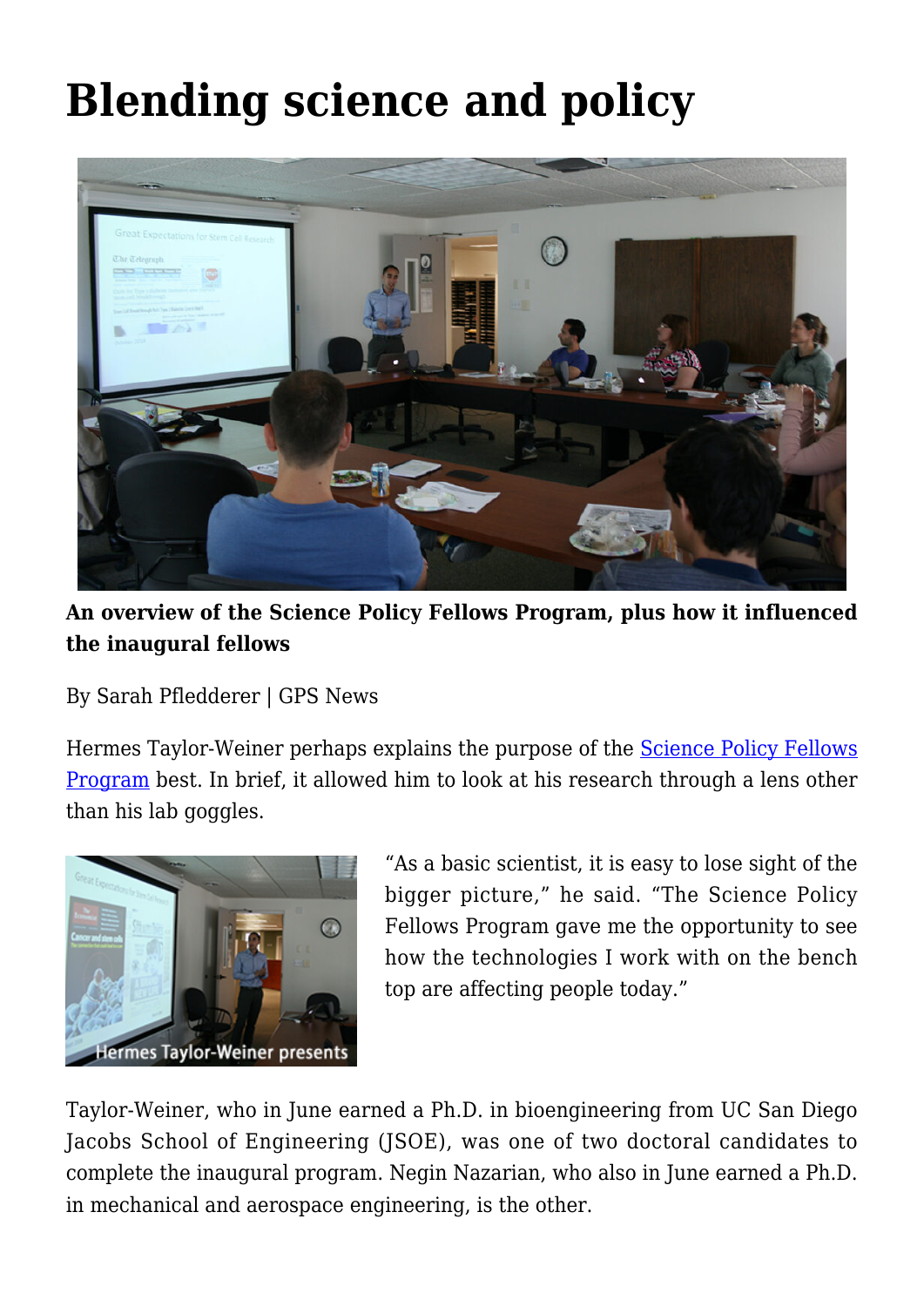Open to graduate students from UC San Diego's JSOE, Scripps Institution of Oceanography (SIO) and the School of Medicine (SOM), the Science Policy Fellows Program pairs such students with professors at the School of Global Policy and Strategy (GPS). The faculty adviser aids them to explore the policy implications of their scientific research throughout an academic year.

The program itself was created with the university's strategic plan top of mind, said GPS Assistant Dean Wendy Hunter Barker, program administrator.

"It calls on us to work across disciplines to produce the highest quality research and best possible applications of that research," Hunter Barker said of the strategic plan. "The Science Policy Fellows Program does just that. This program builds ties across campus. Every tie created could potentially yield a future collaborator that could lead to the discovery of the next breakthrough or important advance."

In many respects, this year's fellows are proof of that.

## **The inaugural projects**

While Taylor-Weiner's Ph.D. research centered on stem cell differentiation, his Science Policy Fellows project put a policy twist on that by examining unregulated stem cell clinics that sell unapproved treatments in the U.S.

Working alongside GPS Professor Joshua Graff Zivin, the program allowed him to not only look at his research differently but also draw new results from it.

"I was surprised to learn how prevalent unregulated stem cell clinics are in the U.S.," Taylor-Weiner said. "Many stem cell scientists think stem cell tourism is a problem mostly in other countries with less regulatory oversight. The reality is that the U.S. has more stem cell tourism clinics than any other country in the world."

And better yet, those results put him on path to be published in the New England Journal of Medicine. The article evaluates the legal justifications stem cell clinics use for avoiding U.S. Food and Drug Administration regulations and proposes new policies for protecting patients.

Furthermore, Taylor-Weiner said the program also had a part in inspiring him to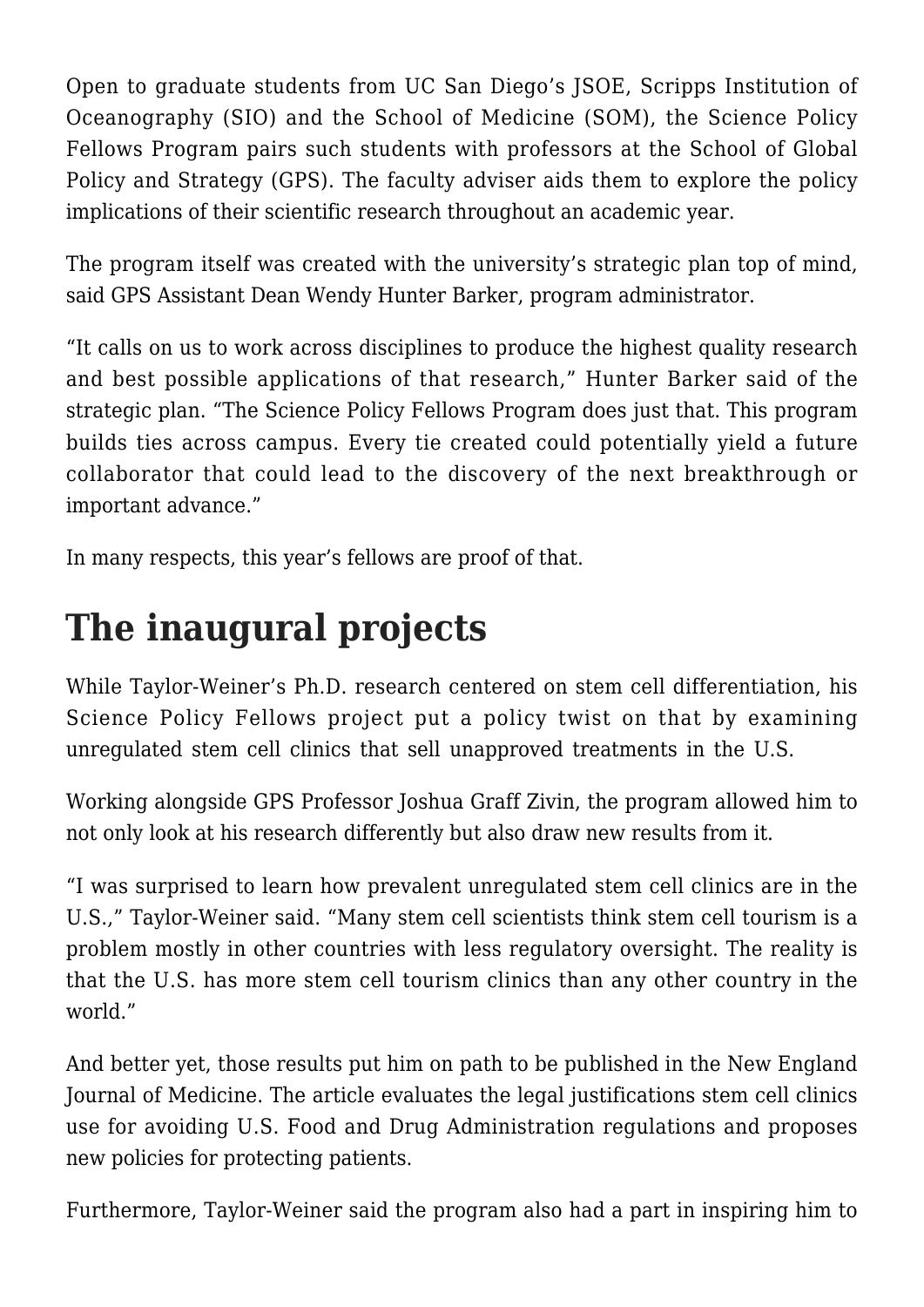apply to the American Association for the Advancement of Science's Science & Technology Policy Fellowship after his completion of a post-doc in Stockholm.

Nazarian added a layer of policy to her Ph.D. research on urban climates by evaluating how waterfront construction plans in San Diego could impact the climate through heat trapping and air pollution.

Under the mentorship of GPS Professor David Victor, she built a working computer model of airflow and heat effects of downtown San Diego, applying that to the citywide effects of proposed development projects along the bay front where new buildings might block the sea breeze.

Albeit challenging at times, Nazarian said the fellowship provided her a new appreciation for the policy relevance of her research.

## **Looking ahead to next year**

"After giving a talk at GPS, I realized the results from my scientific research are mostly of interest to a very small community and don't necessarily get translated to the practice," Nazarian said. "On the other hand, in the policy side, what is applied to consider the environmental effects of urban design has very limited scientific background."

For Victor, this was his immediate draw to the program as a faculty adviser.

"A program that links students with technical backgrounds to experts on public policy is aligned with what the world really needs to address its most pressing problem," he said. "What really solves problems is integration across diagnosis, solutions and policy design."

UC San Diego is well positioned for that, he added, given its depth in science, technology, engineering and mathematics through JSOE, SIO, SOM and other parts of campus.

"It is easy to forget this truly interdisciplinary training is very risky for students because most careers, especially in academia, are organized around making marginal progress within a discipline," Victor said. "What we are teaching in the Science Policy Fellows Program is how to make bigger progress on real problems by working across disciplines."